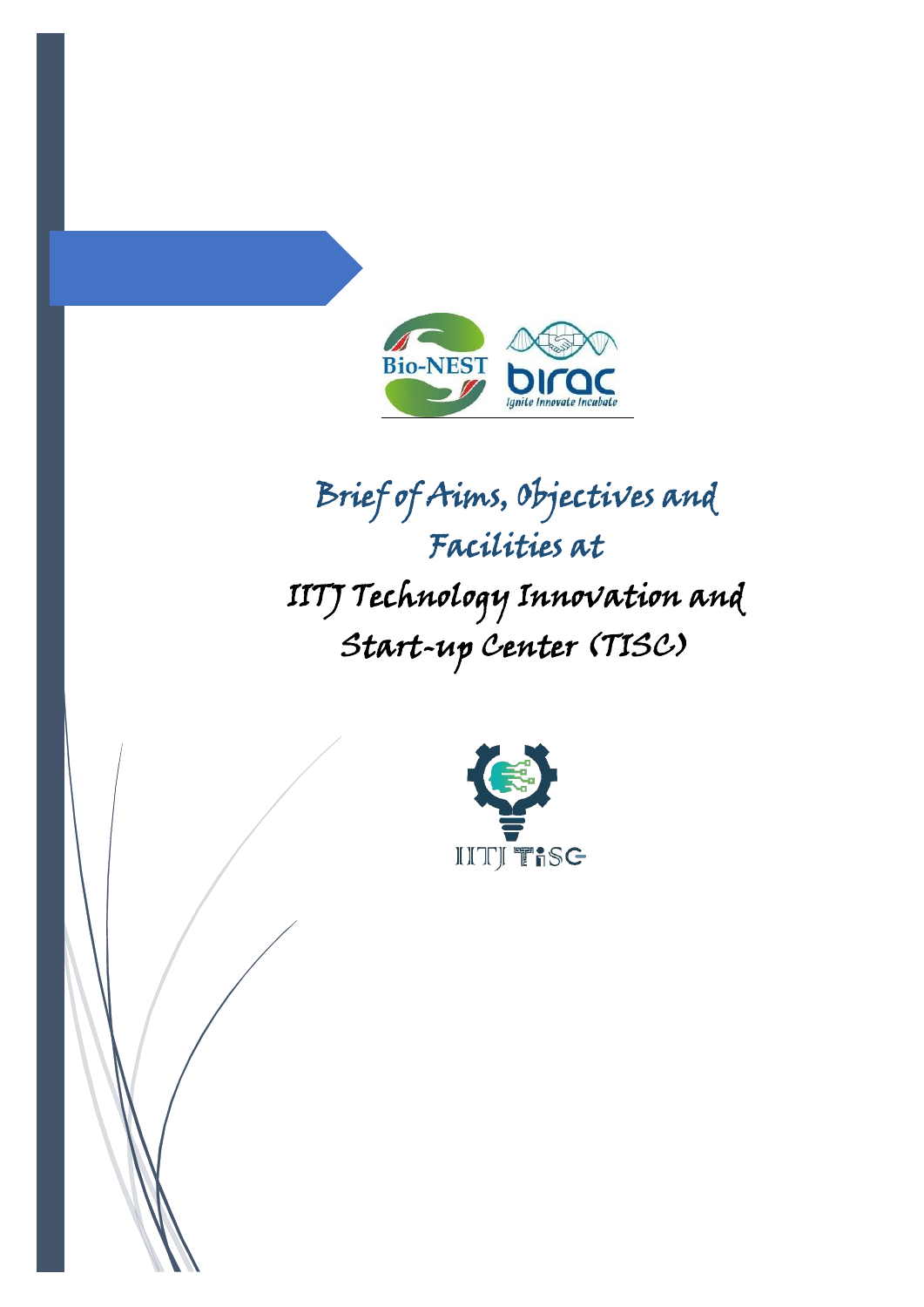## **Aims and Objectives:**

BIRAC operates a scheme entitled BioNEST (Bioincubators Nurturing Entrepreneurship for Scaling Technologies) in order to provide financial support for establishing BIRAC- BioNEST facility at IIT Jodhpur, Rajasthan, India. It aims

a) to establish an Incubating Centre to promote India centric affordable intelligent healthcare technologies

b) to promote the bio-entrepreneurial initiatives of IIT Jodhpur Faculties, students, staff and of allied institute on medical technologies

c) to promote innovation and entrepreneurship ethos through well-structured experiential learning through academic programs

d) BioNEST-Bioincubator will provide a nurturing, mentoring platform to the budding companies and handhold them during the difficult phase of initial growth. The institute will provide complete infrastructural support lab facilities during their stay at the Bioincubator

e) BioNEST Bioincubator will primarily will focus on startups benefitting rural and social systems, largely those allied that enable products and services available for the underserved and bottom of the pyramid segment

f) co-exsiting facilities of Common research and technology development hub at IIT Jodhpur in the area of AIOT will be utilized to encourage research and technology development relevant for Bio-entrepreneurs

g) to create, disseminate, apply and conserve knowledge in all allied.

## **Facilities:**

- 1. Cell Culture Facility
	- a.  $CO<sub>2</sub>$  Incubator
	- b. Laminar Air Flow
	- c. Centrifuge for cell culture
	- d. 4°C Refrigerator
	- e. Automated Cell Counter
	- f. Inverted Microscope
	- g. Upright Microscope
	- h. Ice Maker
- 2. Gel Doc System
- 3. 3D Bioprinter for Implant Facility or prototype validation
- 4. Microfabrication, Microchannel and Spin Coating Systems
	- a. Equipment for SU8 mold fabrication with Spin Coater
	- b. Connection kit SU8 station
	- c. Equipment for PDMS fabrication with Plasma Cleaner
	- d. Connection kit PDMS station
	- e. Vacuum pump
	- f. Air compressor